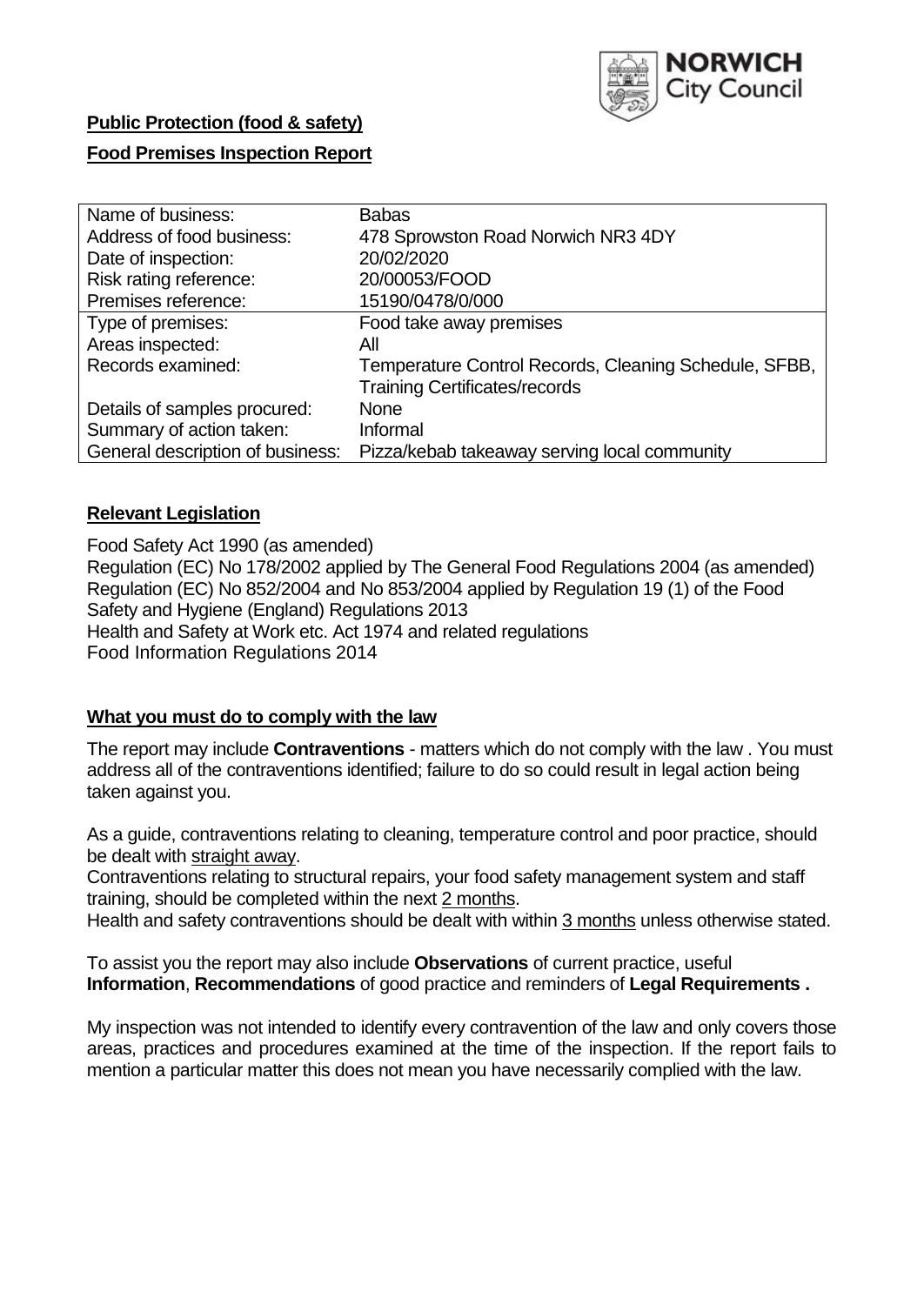# **FOOD SAFETY**

### **How we calculate your Food Hygiene Rating:**

The food safety section has been divided into the three areas which you are scored against for the hygiene rating: 1. food hygiene and safety procedures, 2. structural requirements and 3. confidence in management/control procedures. Each section begins with a summary of what was observed and the score you have been given. Details of how these scores combine to produce your overall food hygiene rating are shown in the table.

| <b>Compliance Area</b>                     |          |    |                | <b>You Score</b> |                |    |           |    |          |  |  |
|--------------------------------------------|----------|----|----------------|------------------|----------------|----|-----------|----|----------|--|--|
| Food Hygiene and Safety                    |          |    | $\Omega$       | 5                | 10             | 15 | 20        | 25 |          |  |  |
| <b>Structure and Cleaning</b>              |          |    | $\Omega$       | 5                | 10             | 15 | 20        | 25 |          |  |  |
| Confidence in management & control systems |          |    | $\overline{0}$ | 5                | 10             | 15 | 20        | 30 |          |  |  |
|                                            |          |    |                |                  |                |    |           |    |          |  |  |
| <b>Your Total score</b>                    | $0 - 15$ | 20 | $25 - 30$      |                  | $35 - 40$      |    | $45 - 50$ |    | > 50     |  |  |
| <b>Your Worst score</b>                    | 5        | 10 | 10             |                  | 15             |    | 20        |    |          |  |  |
|                                            |          |    |                |                  |                |    |           |    |          |  |  |
| <b>Your Rating is</b>                      | 5        | 4. | 3              |                  | $\overline{2}$ |    |           |    | $\Omega$ |  |  |

Your Food Hygiene Rating is 5 - a very good standard



# **1. Food Hygiene and Safety**

Food hygiene standards are high. You demonstrated a very good standard of compliance with legal requirements. You have safe food handling practices and procedures and all the necessary control measures to prevent cross-contamination are in place. Some minor contraventions require your attention. **(Score 5)**

# Contamination risks

**Observation** I was pleased to see you were able to demonstrate effective controls to prevent cross-contamination.

#### Hand-washing

**Observation** I was pleased to see hand washing was well managed.

#### Unfit food

**Contravention** The following foods were past the Use by date and were thrown away:

 a tub of houmous in the fridge. I was informed it was a staff members, however all food is deemed as part of the food business unless clearly marked otherwise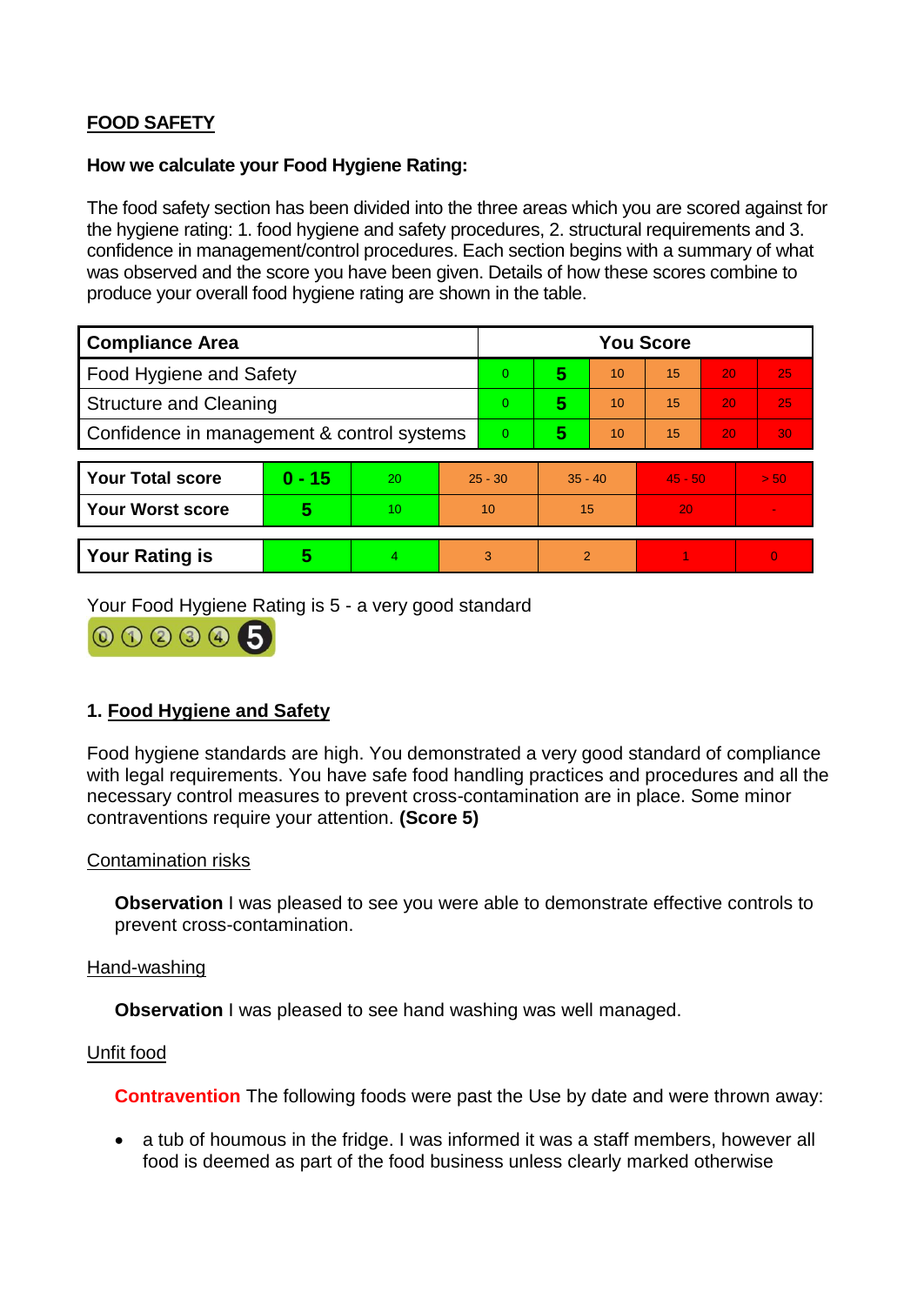# **2. Structure and Cleaning**

The structure facilities and standard of cleaning and maintenance are all of a good standard and only minor repairs and/or improvements are required. Pest control and waste disposal provisions are adequate. The minor contraventions require your attention. **(Score 5)**

# Cleaning of Structure

**Contravention** The following items were dirty and require more frequent and thorough cleaning:

door from rear kitchen to access exterior storeroom was dirty

Cleaning Chemicals / Materials / Equipment and Methods

**Observation** I was pleased to see that the premises was kept clean and that your cleaning materials, methods and equipment were able to minimise the spread of harmful bacteria between surfaces.

# **Maintenance**

**Observation** You are maintaining the premises in good condition.

#### **3. Confidence in Management**

A food safety management system is in place and you demonstrate a very good standard of compliance with the law. You have a good track record. There are some minor contraventions which require your attention.Your records are appropriate and generally maintained. Your staff are suitably supervised and trained. You have a good track record. There are some minor contraventions which require your attention. **(Score 5)**

#### Proving Your Arrangements are Working Well

**Contravention** You are not working to the following safe methods in your SFBB pack:

• Suppliers list and staff training records were out of date

# **Traceability**

**Observation** Your records were such that food could easily be traced back to its supplier.

#### Waste Food and other Refuse

**Observation** You had measures in place to dispose of waste food appropriately and were employing the services of an approved waste contractor.

# **Training**